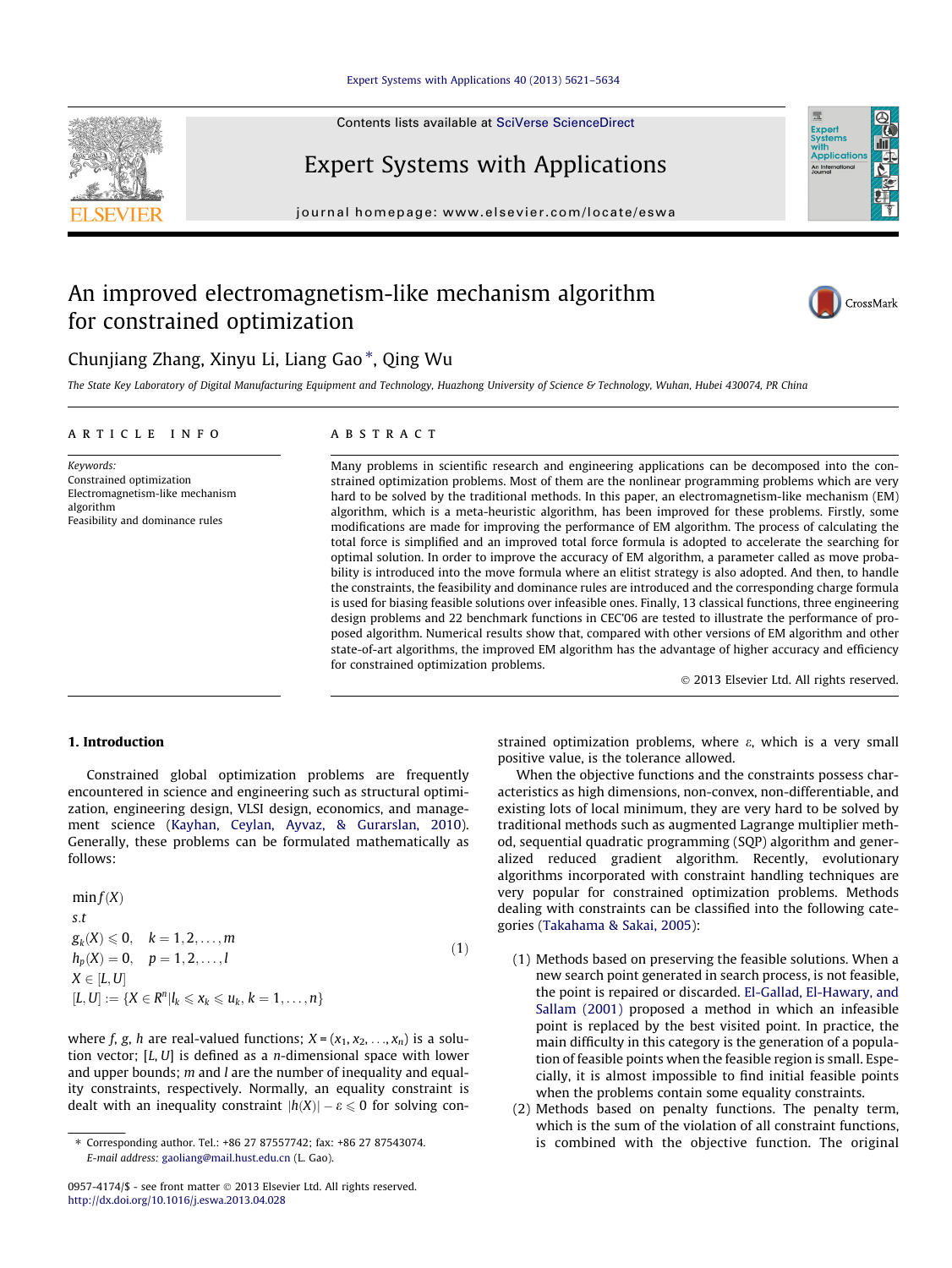constrained problem is solved as an unconstrained one by this method. The main difficulty here is the setting of the penalty parameter. If the penalty parameter is large, feasible solutions with low accuracy can be obtained. If the penalty parameter is small, high-quality but infeasible solutions can be obtained. Several methods of updating the penalty parameter dynamically have been proposed. But it is difficult to determine a general control model because of problem dependence.

- (3) Methods based on basing feasible over infeasible solutions. The constraint violation and the objective function are used separately and optimized by some sort of order in which the constraint violation precedes the objective function. [Deb](#page--1-0) [\(2000\)](#page--1-0) proposed three simple rules for tournament selection in genetic algorithms where two solutions were compared. Three rules, so-called feasible and domain (FAD) rules, drive the points in the direction from unfeasible region to feasible region which were used widely in literature. [Runarsson and](#page--1-0) [Yao \(2000\)](#page--1-0) proposed a stochastic ranking method in which the stochastic order, which ignored the constraint violation with some probability, was used. These methods seem to be nowadays the most used strategies for handing constraints.
- (4) Methods based on multi-objective optimization concepts. The constrained optimization problems are solved as the multi-objective optimization problems by treating the constraint violation as another objective function ([Aguirre,](#page--1-0) [Rionda, Coello, Lizárraga, & Montes, 2004\)](#page--1-0). However, solving multi-objective optimization problems is more difficult and expensive than solving single objective optimization problems. What is more, [Runarsson and Yao \(2005\)](#page--1-0) proved that the unbiased multi-objective approach to constraint handling may not be effective by theoretical analysis and experimental studies.

In this paper, a constraint handling technique for biasing feasible over infeasible solutions is implemented into the improved electromagnetism-like mechanism (EM) algorithm. EM algorithm, a population based meta-heuristic search algorithm for unconstrained optimization problems, was first proposed by [Birbil and](#page--1-0) [Fang \(2003\).](#page--1-0) It has been applied to solve many optimization problems successfully, such as neural network training [\(Wu, Yang, &](#page--1-0) [Wei, 2004](#page--1-0)), circle detection [\(Cuevas, Oliva, Zaldivar, Marco, & Sos](#page--1-0)[sa, 2012](#page--1-0)), PID controller optimization [\(Lee & Chang, 2010](#page--1-0)), job shop scheduling ([Tavakkoli-Moghaddam, Khalili, & Naderi, 2009\)](#page--1-0), unicost set covering problem [\(Naji-Azimi, Toth, & Galli, 2010\)](#page--1-0), feature selection ([Su & Lin, 2011\)](#page--1-0). It is proved EM algorithm is a powerful and promising global optimization method.

Based on the literature review, there exist five papers about EM algorithm for constrained optimization problems. [Birbil \(2002\)](#page--1-0) used a simple penalty based method to handle constraints in EM algorithm. Three papers presented EM algorithm for constrained optimization problems by [Rocha and Fernandes \(2008a, 2008b,](#page--1-0) [2009a\).](#page--1-0) The first one presented the use of the feasible and dominance (FAD) rules in EM algorithm [\(Rocha & Fernandes, 2008a\)](#page--1-0). The second one incorporated the elite-based local search in EM algorithm for engineering optimization problems and the FAD rules were used again [\(Rocha & Fernandes, 2008b](#page--1-0)). A self-adaptive penalty approach for dealing with constraints within EM algorithm was proposed in the third paper [\(Rocha & Fernandes, 2009a\)](#page--1-0). Since the FAD rules were simple and efficient for constraints handling, they were also applied in Ali's paper where another EM algorithm was applied for nonlinearly constrained global optimization [\(Ali &](#page--1-0) [Golalikhani, 2010\)](#page--1-0). The highlight of Ali's paper was the charge calculation based on both the function value and the total constraint violations. The results of 13 benchmark test problems proved that Ali's method outperform other versions of EM for constrained problems ([Ali & Golalikhani, 2010\)](#page--1-0).

However, the efficiency of EM algorithm is not satisfactory because the process of calculating total force is rather complicated. And its precision is limited. For example, the constrained EM version proposed by Ali still cannot catch up with some other stateof-the-art algorithms, such as particle swarm optimization (PSO) algorithms. In order to further improve the precision and efficiency of EM algorithm for constrained optimization, modifications on algorithm itself or constraint-handling technique must be made. Many good works about the modification of EM algorithm have been reported. [Rocha and Fernandes \(2008c, 2009b\)](#page--1-0) modified the calculation of the charge and introduced a pattern-search-based local search. They also proposed a modification of calculation of total force vector ([Rocha & Fernandes, 2009c\)](#page--1-0). [Gol-Alikhani, Javadian,](#page--1-0) [and Tavakkoli-Moghaddam \(2009\)](#page--1-0) investigated a hybridization of EM algorithm and Solis & Wets local search algorithm, to some extent, which improves the accuracy of EM algorithm. But those modifications made no contribution to the simplification of EM algorithm, some of which contrarily made EM algorithm more complicated. Therefore, this paper tries to simplify the process of EM algorithm and improve its performance. Firstly, a simplified calculation of total force vector is proposed, to reduce the complexity of the algorithm. And then, movement probability is imported to modify the move formula where an elitist strategy is adopted.

The remainder of the paper is organized as follows. The improved EM algorithm is introduced in Section 2. And then, the constraint handling techniques and the flowchart are introduced in Section 3. Section 4 presents experimental results on 13 benchmark problems, three engineering design problems and 22 benchmark functions in CEC'06. Finally, the conclusion and suggestions for future work are provided in Section 5.

#### 2. The improved electromagnetism-like mechanism algorithm

EM algorithm was first proposed for unconstrained optimization problems [\(Birbil & Fang, 2003\)](#page--1-0). It cannot be applied for constrained optimization problems directly. Therefore, in order to use EM algorithm to solve constrained optimization problems, firstly, some improvements are made from Sections 2.2 to 2.3 for satisfying both high accuracy and high efficiency in EM algorithm. Secondly, the constraint handling methods including FAD rules and new charge calculation formula must be added into EM algorithm, which is introduced in Section 3. The next section introduces the original EM algorithm briefly.

#### 2.1. The original EM algorithm

The algorithm imitates the attraction–repulsion mechanism of the electromagnetism theory so it is called electromagnetism-like mechanism algorithm. A solution in EM algorithm can be seen as a charged particle in search space and its charge relates to the objective function value. Electromagnetic force exists between two particles. With the force, the particle with more charge will attract the other and the other one will repulse the former. The charge also determines the magnitude of attraction or repulsion – the better the objective function value, the higher the magnitude of attraction or repulsion.

There are four phases in EM algorithm: initialization of the algorithm, calculation of the total force, movement along the direction of the force and neighborhood search to exploit the local minima. [Fig. 1](#page--1-0) shows the EM's general scheme.

## 2.1.1. Initialization

In the primary initialization part, a population is randomly generates in the search space as same as other population-based